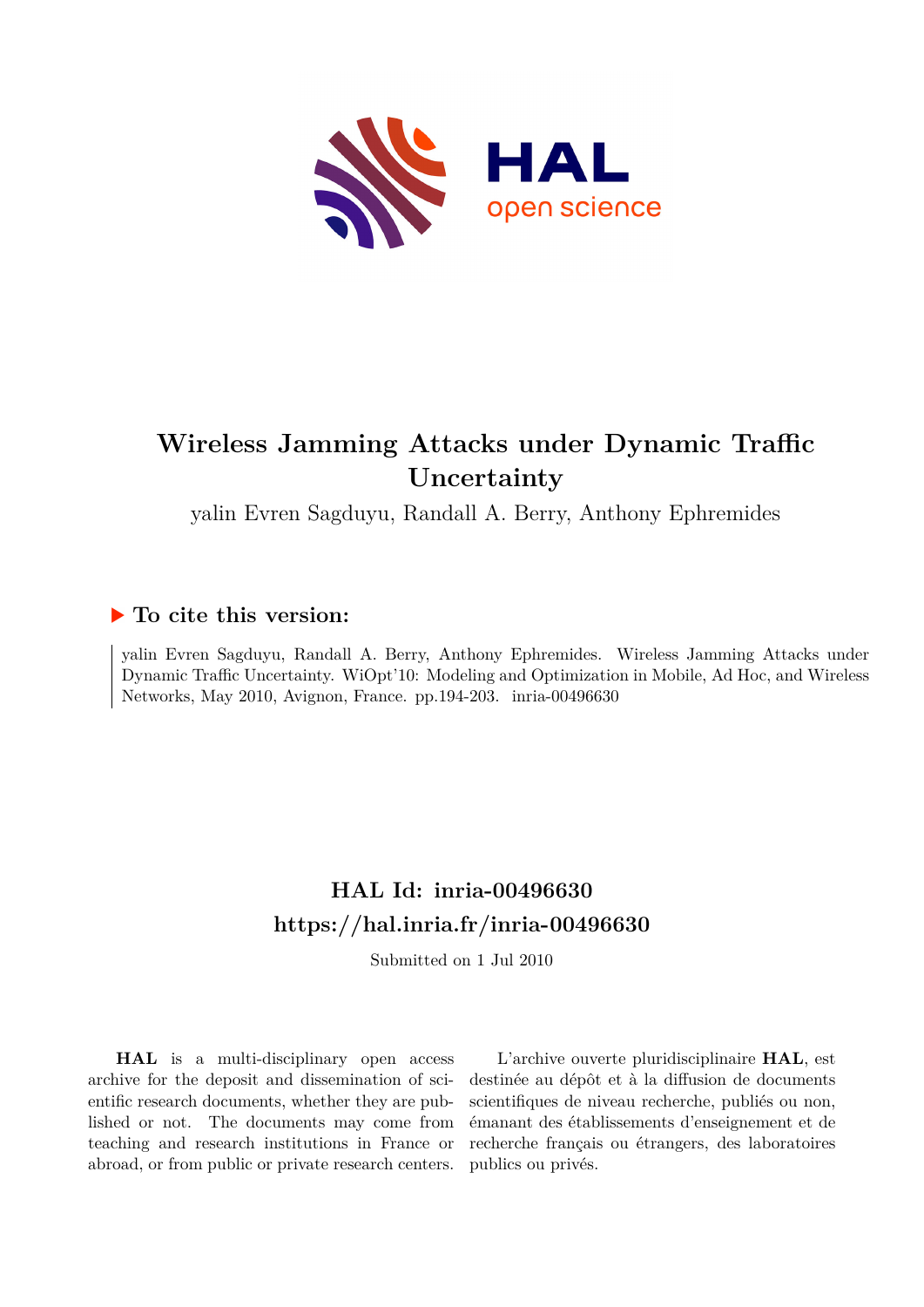# Wireless Jamming Attacks under Dynamic Traffic Uncertainty

Yalin Evren Sagduyu<sup>∗</sup>, Randall A. Berry<sup>†</sup>, and Anthony Ephremides<sup>‡</sup>

*Abstract***—We analyze the effects of dynamic packet traffic on jamming attacks in wireless networks. For random access over collision channels, the jamming problem is formulated as a non-cooperative game in which nodes choose their transmission probabilities under energy and delay constraints. We relax the standard assumption of backlogged nodes and evaluate the Nash equilibrium strategies for random arrivals, which introduces the possibility that jamming attacks fail due to empty packet queues at the transmitters. The maximum feasible throughput is derived depending on whether jammers have the queue state knowledge, or not. We also model the effects of erroneous queue state inference due to random packet traffic and incorporate the channel sensing capability before jamming. The analysis extends from one transmitter-jammer pair transmitting over a single channel at a single access point to multiple transmitters and jammers, and then to an arbitrary number of subchannels at multiple channel access points. In the resulting jamming games, we show that jammers cannot effectively increase the average energy cost and cannot decrease the feasible throughput for transmitters, if they face uncertainty on transmitter queue states. Therefore, medium access is less vulnerable to jamming attacks under increasing traffic uncertainty. This motivates the use of traffic dynamics as a defense mechanism to mitigate denial of service attacks in wireless access.**

*Index Terms***—Jamming Game; Dynamic Traffic; Denial of Service Attack; Medium Access Control; Random Access; Queue Stability; Energy; Delay.**

#### I. INTRODUCTION

We consider the problem of jamming attacks at the Medium Access Control (MAC) layer of wireless networks. The jamming problem has been studied for a variety of wireless network settings including 802.11 networks [1]–[3], sensor networks [4], [5], multi-hop networks [6], [7] and other general wireless network models [8]–[13]. The basic assumption in many of these models is that transmitters are *always* backlogged with packets available to transmit. Instead, we consider stochastically varying packet traffic and evaluate the effects of *traffic uncertainty* on jamming attacks. If the packet traffic varies dynamically (e.g., due to bursty sources or random channel/topology effects), the transmitter queues may

<sup>∗</sup>Y. E. Sagduyu is with Intelligent Automation Inc., Rockville, MD 20855, and Institute for Systems Research, University of Maryland, College Park, MD 20742, USA, Email: yalinsagduyu@ieee.org.

†R. A. Berry is with Department of Electrical Engineering and Computer Science, Northwestern University, Evanston, IL 60208, USA, Email: rberry@ece.northwestern.edu. R. A. Berry was supported in part by NSF under grant CCF-0905224.

‡A. Ephremides is with Department of Electrical and Computer Engineering and Institute for Systems Research, University of Maryland, College Park, MD 20742, USA, Email: etony@umd.edu. A. Ephremides was supported in part by NSF under grants CCF0905204 and CCF0728966, by ONR under grant N00140911164, and by U.S. Army under MURI grant W911NF-05-1-0246.

be empty when a jamming attack starts, resulting in a failed attack. In distributed operation it is difficult for jammers to infer whether transmitters are backlogged or not. Therefore, it is crucial to evaluate the effectiveness of jamming attacks under dynamic traffic scenarios.

To study the conflicting interests of transmitters (with individual *selfish* performance objectives) and malicious *jammers*, we consider a model in which transmitters and jammers play a *non-cooperative game* of optimizing their individual performance objectives. We evaluate the *Nash equilibrium* strategies of the resulting games when different levels of queue state information are available to jammers.

A number of related game formulations have been studied for jamming attacks, but all under the assumption of saturated packet queues at transmitters. Random access games have been considered in [11], where transmitters and jammers balance the throughput rewards and energy costs. An information-theoretic approach has been followed in [14] to model the interactions of a transmitter-jammer pair in balancing the mutual information as the objective function. A non-cooperative game has been considered in [9] for MIMO fading channels and in [15] for MAC channels with two users in the presence of a jammer. Additional energy objectives have been introduced in [10] and [16] to jamming games based on power control with different utility functions depending on the throughput rewards and energy costs. In this context, the effects of random channels on jamming games have been analyzed in [17]. The transmission strategies for jamming games may also include randomized power selection [12].

For systems with multiple channels, frequency hopping can be used to protect against jamming; the interactions of transmitters and jammers can be formulated as a game of transmitting randomly over multiple channels [18]. In addition, jamming attacks can be also modeled as an intrusion detection problem [19]. On the other hand, the extension to multihop operation requires the joint consideration with packet forwarding as studied in [6] and [7].

The typical assumption of the previous work is that all transmitters have *uninterrupted* packet traffic to transmit. Instead, we assume *stochastically* varying packet traffic and evaluate the effects of traffic dynamics on the jamming game. We consider a general scenario as shown in Figure 1, where multiple transmitters are trying to send randomly arriving traffic to a set of channel access points, while a set of jammers attempt to interfere with these transmissions and thus deny service to the transmitting nodes.

We assume a *random access* MAC model, which would be necessary in wireless networks at some level, e.g., at the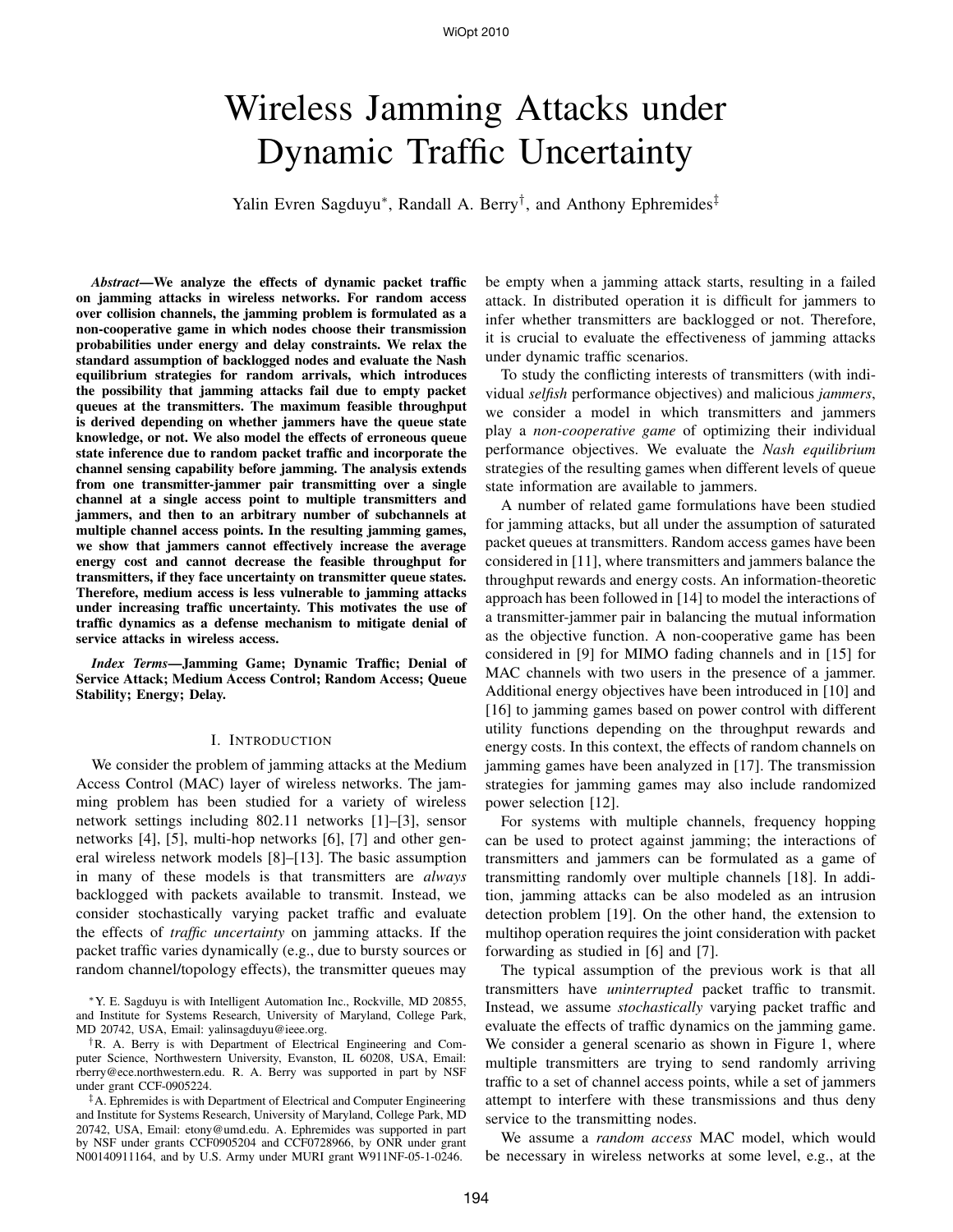

Fig. 1. Access points with transmitters and jammers.

reservation sub-channel level. Transmitters and jammers play a non-cooperative game by choosing their channel access probabilities. A transmitter's success probability depends on these access probabilities via a probabilistic capture model as in [20], [21]. The objective of each transmitter is to minimize its average energy cost subject to a target rate constraint, which is related to an average delay constraint. On the other hand, each jammer attempts to maximize the average energy costs of transmitters subject to its own average energy constraint. We consider different cases with a single or multiple transmitterjammer pairs at a single or multiple channel access points.

For a single transmitter-jammer pair, we first evaluate the Nash equilibrium strategies depending on the availability of the transmitter's queue state information (namely, if the transmitter's queue is empty or not) at the jammer. By imposing an average energy cost on the transmitter in each case, we characterize the set of *feasible* throughput rates such that the minimum target rate (or the maximum packet delay) constraint is satisfied. We show that under increasing traffic uncertainty, the jamming attack is less successful in terms of maximizing the average energy cost of the transmitter. For both cases with and without queue state information at the jammer, the success of any wireless jamming attack increases with the average energy bound for the jammer and decreases with the average energy bound for the transmitter.

We extend the jamming game model to a case with *random* errors in queue state information. We assume that the jammer infers whether the transmitter has a packet to transmit or, not, but makes an error with a fixed probability due to the random nature of packet arrivals. Depending on this error probability, we show how the performance of a jamming attack varies from the case with full queue state information to the case without any queue state information.

We also study the effects of additional capability for jammers to *sense* the channel (as in Carrier Sense Multiple Access (CSMA) systems) before starting to jam the packet transmissions. This corresponds to the best jamming attack with the maximum energy cost and minimum feasible rate for the transmitter. This particular gain in jamming performance is only possible if the jammer is first sensing the channel except when it is transmitting and once it detects a packet transmission it begins jamming the channel immediately.

For all these cases, we impose a minimum target *rate* constraint on the transmitter and then relate it to a maximum packet *delay* constraint. The maximum feasible rates are then evaluated as function of the delay constraints. This metric is used to characterize the effect of the jammer in the different scenarios.

Next, we allow an *arbitrary* number of transmitters and jammers, and evaluate the effects of traffic uncertainty on the symmetric Nash equilibrium strategies. We show that the maximum feasible throughput rate decreases as the number of jammers increases. If jammers know the transmitter queue states, they can further reduce the maximum feasible rate. However, this additional queue state knowledge loses its value as the delay constraint increases.

The analysis is also extended to *multiple subchannels* from a single transmitter-jammer pair at one channel access point. Then, the problem is to allocate random transmissions over multiple subchannels under the assumption that each node can transmit over one subchannel at a time. In Nash equilibrium, both transmitter and jammer nodes transmit more frequently on channels that have higher capture probability. In particular, we show that the effect of traffic uncertainty (namely, whether the jammer node knows the queue state of the transmitter or not) on jamming attacks decreases, as the number of subchannels increases. The reason is that the transmitter has more opportunities to avoid the jammer. This motivates the use of random hopping over multiple subchannels as an effective defense mechanism against the denial of service attacks under different levels of traffic uncertainty.

Finally, we consider a case with *multiple channel access points*, each with independent channels from the transmitter and the jammer. This corresponds to the scenario when each node can transmit over multiple channels simultaneously. Packets addressed to each channel access point (or packets to be transmitted on each channel) are stored in a different queue at the transmitter and each packet queue is associated with a particular arrival rate and a Quality of Service requirement, which is related to an average packet delay bound.

The average energy cost of the transmitter increases, i.e., the jamming attack is less successful, as the number of channel access points increases, because the jammer can allocate its energy resources more efficiently over a small number of channel access points with limited targets for jamming. In Nash equilibrium, the jammer sequentially allocates its transmissions depending on the arrival rates and delay requirements of the channels, as long as its average energy constraint allows. Again, we show that the traffic uncertainty decreases the average energy cost of the transmitter and we evaluate this performance gain as a function of the number of channel access points.

These results apply to other MAC models [22] and they are similar to the performance loss of jammers under type/identity uncertainty, i.e., when nodes do not know whether the opponents are selfish or malicious [23]. Therefore, we can make a broader conclusion that different levels of uncertainty in the network can be effectively used to mitigate the denial of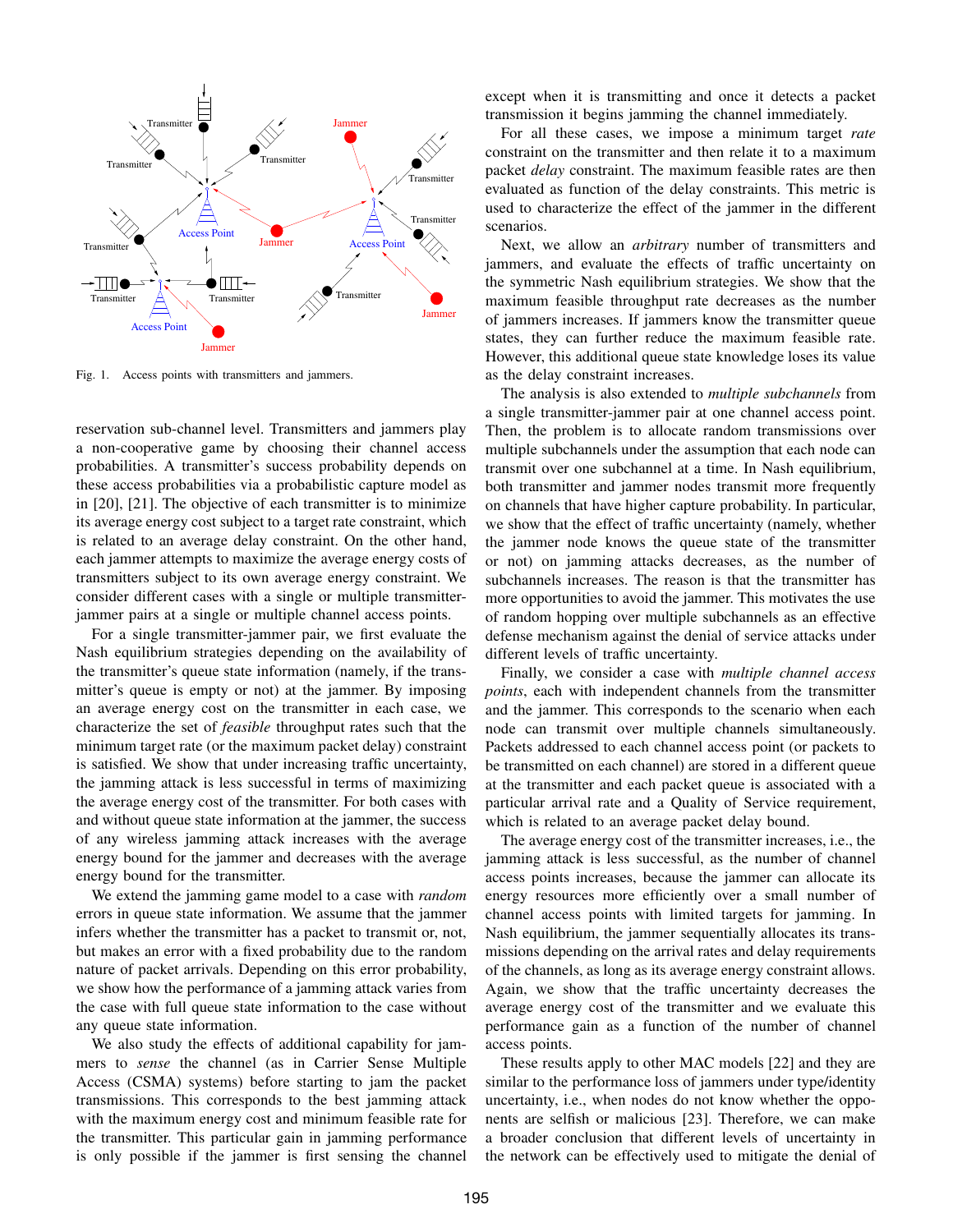service attacks in communication networks.

The rest of the paper is organized as follows. Section II introduces the random access game model with one transmitter and one jammer. The jamming games without queue state information at the jammer is considered in Section III. The extension to the case with full queue state information at the jammer is presented in Sections IV. The possibility of random errors in queue state information is considered in Section V and the additional channel sensing capability is introduced for jammers in Section VI. For different levels of traffic uncertainty, the throughput and energy performance is compared in Section VII under packet delay constraints. This is followed in Section VIII by the analysis of jamming games with multiple transmitters and jammers. The jamming attack scenarios are extended to an arbitrary number of subchannels in Section IX and to multiple channel access points in Section X. Finally, we draw conclusions in Section XI.

#### II. RANDOM ACCESS GAME MODEL WITH ONE TRANSMITTER AND ONE JAMMER

We first consider one transmitter node (node 1) and one jammer node (node 2) at a single channel access point as shown in Figure 2. Packets arrive randomly at node 1's queue with rate  $\lambda$  (packets per time slot) and they are transmitted over a single channel. Node 2 does not have its own traffic and jams node 1's transmissions. We assume that each (packet or jamming signal) transmission consumes one unit of energy. We consider a synchronous slotted system, in which each packet transmission (or jamming attempt) takes one time slot. Hence, the jammer cannot wait to detect the start of a transmission before jamming. Later in Section VI, we will consider the effects of channel sensing and allow the jammer to detect any transmission before starting a denial of service attack.



Fig. 2. Single channel access point with one transmitter and one jammer.

We assume that the packet arrivals are independent and identically distributed over time such that it is difficult for the jammer to infer the queue state of the transmitter. We will examine in Section V the effect of random errors in queue state information.

We formulate a *non-cooperative game* in which each node i's action is to choose randomly to transmit or to wait in any time slot. The objectives of node 1 are:

(*i*) to meet a target minimum rate constraint

$$
r(\lambda, D) > \lambda,\tag{1}
$$

where the Quality of Service parameter  $D$  will be modeled as a packet delay constraint in Section VII, and

(*ii*) to minimize the average energy cost subject to the rate constraint (*i*).

The constraint (*i*) imposes a lower bound on the target rate (number of packets that can be delivered per time slot on the average), which can be also interpreted as the minimum rate that is necessary to keep the average packet delay under a threshold D. We will discuss the relationship between the rate and delay constraints in Section VII.

The objectives of node 2 are:

(*i*) to maximize the average transmission cost of node 1, and

( $ii$ ) to satisfy an upper bound  $E_2$  on its own average energy cost.

Node 1 transmits with probability  $p_1$  only if it has a packet in its queue. This transmission is successful with probability 1, if node 2 does not transmit. The transmitted packet is *captured* with probability  $q$ , if node 2 also transmits in the same time slot.

The capture probability  $q$  depends on the physical channel properties. It has been computed in [20] as a function of transmission power, channel fading and noise, and its asymptotic value has been derived, as the number of colliding packets tends to infinity. The analysis of capture probability has been extended in [21] to a general model for narrow-band and wideband systems. We assume that the capture probability is fixed and given. The exact characterization of the capture probability is beyond the scope of this paper.

#### III. CASE (*i*): NO QUEUE STATE INFORMATION AVAILABLE AT JAMMER

We start with the case where jammer node 2 does not know the queue state of transmitter node 1, namely whether node 1 has a packet to transmit or not. In this case, the jammer chooses a fixed transmission probability  $p_2$  for all time. Then, the resulting service rate of node 1's queue is given by

$$
\mu(p_1, p_2) = p_1 ((1 - p_2) + p_2 q), \qquad (2)
$$

since node 1's transmission is successfully received only if node 2 does not transmit or node 1's packet transmission is captured with probability  $q$  when node 2 also transmits.

The probability that there exists a packet in node 1's queue is given by the utilization factor  $\frac{\lambda}{\mu(p_1, p_2)}$  according to Little's result [24]. We assume unit energy cost per transmission for both nodes. Hence, the average energy cost of node 1 is given by  $\frac{\lambda}{\mu(p_1, p_2)} p_1$ . Node 1's objective in this game is to solve the following optimization problem

$$
\max_{p_1 \in [0,1]} u_1(p_1, p_2) := -\frac{\lambda}{\mu(p_1, p_2)} p_1 \n\text{subject to} \qquad \mu(p_1, p_2) \ge r(\lambda, D).
$$
 (3)

Node 2 lacks the queue state information of node 1. Therefore, it always chooses between transmitting and waiting with the fixed probability  $p_2 \in [0, 1]$  to maximize the average transmission cost of node 1 subject to its average cost constraint given by

$$
p_2 \le E_2,\tag{4}
$$

where  $0 \le E_2 \le 1$ .

Node 2 cannot further improve its utility by randomizing  $p_2$ subject to its average energy constraint. If node 2 randomizes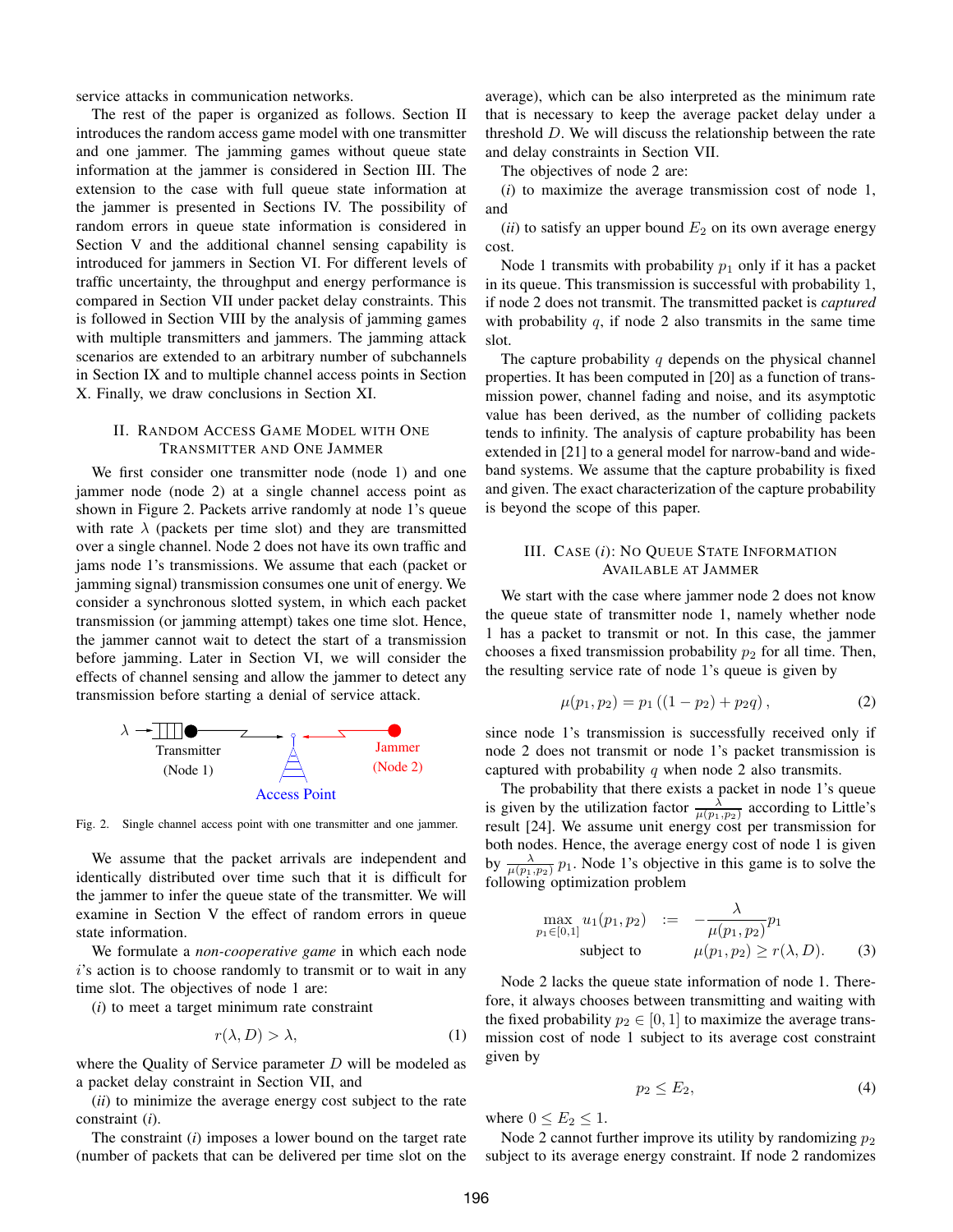its transmission probability with arbitrary distribution, node 1 would receive the average rate that is given by

$$
E[\mu(p_1, p_2)] = p_1(1 - E[p_2](1 - q))
$$
\n
$$
\geq p_1(1 - E_2(1 - q)),
$$
\n(6)

since  $E[p_2] \leq E_2$ , where the expectation is taken over random  $p_2$ . Therefore, the jammer's best strategy is still to choose a fixed transmission probability, i.e.,  $E[p_2] = p_2$ 

Hence, node 2 solves the optimization problem

$$
\max_{p_2 \in [0,1]} u_2(p_1, p_2) := \frac{\lambda}{\mu(p_1, p_2)} p_1 \n \text{subject to} \qquad p_2 \le E_2.
$$
\n(7)

We characterize the outcome of this game by finding the *Nash equilibrium* strategies  $p_i^*$ ,  $i = 1, 2$ , which satisfy

$$
u_i(p_i^*, p_{-i}^*) \ge u_i(p_i, p_{-i}^*), \ (p_i^*, p_{-i}^*) \in \mathcal{C}, \ i = 1, 2, \qquad (8)
$$

for any strategy  $p_i$ ,  $i = 1, 2$ , where  $p_{-i}$  is the strategy of the node other than node  $i$  and  $C$  is the constraint set:

$$
C = \{p_i \in [0, 1], i = 1, 2,\mu(p_1, p_2) \ge r(\lambda, D), p_2 \le E_2\}.
$$
\n(9)

A jammer or transmitter cannot unilaterally deviate from the Nash equilibrium. It can be easily seen that at a Nash equilibrium, the jammer will transmit with maximum probability  $p_2 = E_2.$ 

Given a choice of  $p_2$ , it can be seen from (2)-(3) that the average energy of node 1 will not depend on the choice of  $p_1$ . Hence, any choice of  $p_1$  that satisfies the target rate constraint

$$
\mu(p_1, p_2) \ge r(\lambda, D) \tag{10}
$$

will solve (3), provided that such a choice of  $p_1$  exists, which is possible if and only if

$$
1 - E_2(1 - q) \ge r(\lambda, D). \tag{11}
$$

Hence assuming that (11) is satisfied, the set of Nash equilibria of the game are all  $(p_1^*, p_2^*)$  satisfying

$$
p_1^* \ge \frac{r(\lambda, D)}{1 - p_2^*(1 - q)}, \tag{12}
$$

$$
p_2^* = E_2. \t\t(13)
$$

If (11) is not satisfied then a Nash equilibrium does not exist. Note that for any of these equilibria, the utilities achieved by the two nodes will sum to zero subject to their individual constraints.

Next, we introduce an average energy constraint  $E_1$  on node 1. The average energy cost of node 1 is given by

$$
\frac{\lambda}{\mu(p_1, p_2)} p_1 \le E_1 \tag{14}
$$

and at an equilibrium it can be written as

$$
\frac{\lambda}{1 - E_2(1 - q)} \le E_1. \tag{15}
$$

Given such constraints (11) and (15), the set of feasible arrival rates for node 1,  $S$ , that satisfy (10) is given by

$$
S = \left\{ \lambda \ge 0 : r(\lambda, D) \le 1 - E_2(1 - q), \lambda \le E_1 (1 - E_2(1 - q)) \right\}.
$$
 (16)

If an arrival rate  $\lambda$  is not feasible, node 1 cannot achieve the given target rate  $r(\lambda, D)$  and cannot satisfy the delay constraint D. Therefore, the Nash equilibrium does not exist for the jamming game with this arrival rate  $\lambda$ .

#### IV. CASE (*ii*): FULL QUEUE STATE INFORMATION AVAILABLE AT JAMMER

Next, we assume that jammer node 2 knows whether transmitter node 1 has a packet to transmit or not. Compared to case (*i*) node 2 can adjust its strategy so as to conserve energy (by not transmitting) when node 1 does not have a packet. With queue state information node 2 will only transmit with probability  $p_2$ , if the queue of node 1 is not empty. Thus, node 2's average transmission cost becomes  $\frac{\lambda}{\mu(p_1, p_2)} p_2$ , which is smaller than the cost in case  $(i)$  with no queue state information at the jammer (namely,  $p_2$ ). Hence, the optimization problem facing node 2 is now

$$
\max_{p_2 \in [0,1]} u_2(p_1, p_2) := \frac{\lambda}{\mu(p_1, p_2)} p_1
$$
\n
$$
\text{subject to } \frac{\lambda}{\mu(p_1, p_2)} p_2 \le E_2. \tag{17}
$$

Node 2 chooses  $p_2$  as large as possible in Nash equilibrium. The problem facing node 1 is the same as in case (*i*) with no queue state information and so any choice of  $p_1$  which satisfies target rate constraint (10) will be a Nash equilibrium provided that one exists. In case (*i*) we noted from Eq. (12) that there exist multiple Nash equilibria all leading to the same energy cost for node 1. In case (*i*) there may be multiple Nash equilibria; however, a key difference here is that now node 1's pay-off is not the same in each of these equilibria because a change in node 1's action influences the energy constraint for node 2. As node 1 decreases its transmission probability, node 2 must also, which improves the equilibrium pay-off of node 1. The resulting "best" Nash equilibrium strategies (namely, the Nash equilibrium strategies leading to the minimum energy cost for node 1) are given by

$$
p_1^* = \frac{r(\lambda, D)}{1 - p_2^*(1 - q)},
$$
\n(18)

$$
p_2^* = \left( E_2 \frac{r(\lambda, D)}{\lambda} \right)_{\leq 1}, \tag{19}
$$

where we define  $(x)_{\leq 1} := \min(x, 1)$ . The equilibrium strategies (18) and (19) are possible only if

$$
r(\lambda, D) \le 1 - p_2^*(1 - q). \tag{20}
$$

Otherwise, a Nash equilibrium does not exist. If we impose the average energy constraint  $E_1$  on node 1, the set of feasible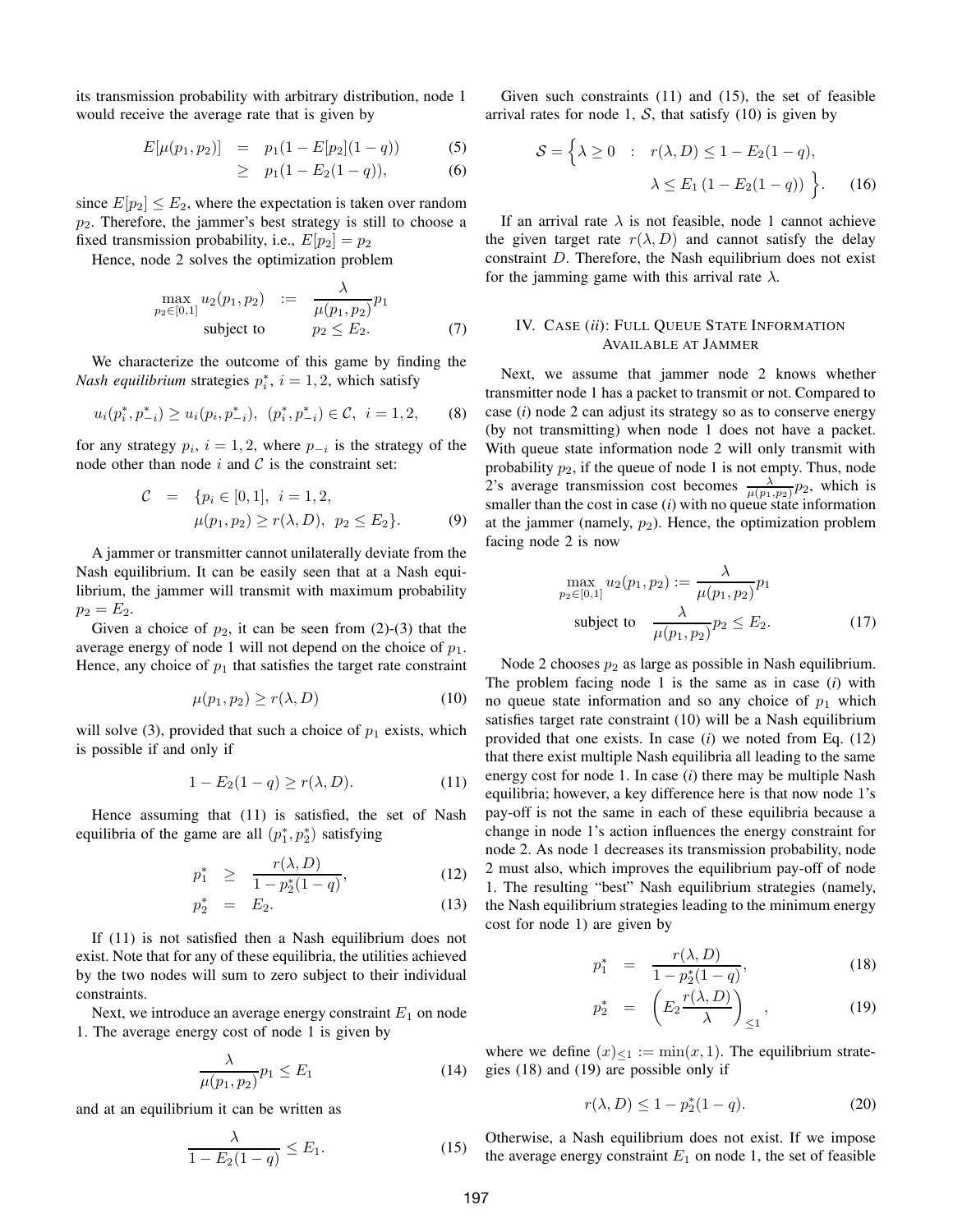arrival rates for node 1,  $S$ , is given by

$$
S = \left\{ \lambda \ge 0 : r(\lambda, D) \le 1 - \left( E_2 \frac{r(\lambda, D)}{\lambda} \right)_{\le 1} (1 - q), \lambda \le E_1 \left( 1 - \left( E_2 \frac{r(\lambda, D)}{\lambda} \right)_{\le 1} (1 - q) \right) \right\}.
$$
 (21)

The maximum feasible rate in (21) is smaller than the maximum feasible rate in (16), which implies that a jamming attack is more effective in case (*ii*). Also note that the maximum rates in (16) and (21) approach each other, as  $\lambda$ increases to  $r(\lambda, D)$  such that the transmitter queue becomes saturated and the queue state information loses its value.

#### V. CASE (*iii*): RANDOM ERRORS IN QUEUE STATE INFORMATION AVAILABLE AT JAMMER

Now, we consider a mixed case in which the jammer observes the channel outcomes and infers the queue state of the transmitter. Because of the stochastic nature of packet arrivals, the jammer possibly makes an error with probability  $\Delta$  in identifying whether node 1's queue is empty or not. This models the uncertainty level for the jammer's detection of node 1's queue state. Note that the false alarm and missed opportunity for the jamming attack can be observed by both nodes through the channel outcomes. This allows both transmitter and jammer nodes to compute  $\Delta$ . Therefore, in steady state we can assume that both nodes already know the exact value of  $\Delta$ . Node 2 transmits with probability  $p_2$  only, if it believes that node 1 has a packet to transmit (which would be true with probability  $1 - \Delta$ ). Then, the service rate of node 1 is changed to

$$
\mu(p_1, p_2) = p_1(1 - (1 - \Delta)p_2(1 - q)), \tag{22}
$$

whereas the average energy constraint of node 2 is given by

$$
\left(\frac{\lambda}{\mu(p_1, p_2)}(1 - \Delta) + \left(1 - \frac{\lambda}{\mu(p_1, p_2)}\right)\Delta\right)p_2 \le E_2. \quad (23)
$$

Node 2 chooses  $p_2$  as large as possible, while node 1 chooses any  $p_1$  as long as it satisfies the target rate constraint. There exist multiple Nash equilibria as in the previous cases (*i*) and (*ii*). The Nash equilibrium solution that results in the minimum energy cost for node 1 satisfies the target rate constraint given by (10) with equality. The resulting Nash equilibrium strategies are given as function of  $\Delta$  as

$$
p_1^* = \frac{r(\lambda, D)}{1 - (1 - \Delta)p_2^*(1 - q)},
$$
\n(24)

$$
p_2^* = \left(\frac{E_2}{\frac{\lambda}{r(\lambda, D)}(1 - 2\Delta) + \Delta}\right)_{\leq 1} \tag{25}
$$

provided that  $p_1^* \leq 1$ , which is possible if and only if

$$
r(\lambda, D) \le 1 - (1 + \Delta)p_2^*(1 - q),
$$
 (26)

Note that  $\frac{\lambda}{r(\lambda, D)}(1-2\Delta) + \Delta \ge 0$ , since  $\frac{\lambda}{r(\lambda, D)} \le 1$ . Hence, we have  $p_2^* \geq 0$  in Eq. (25).

If we impose an average energy constraint  $E_1$  for node 1, the set of feasible arrival rates for node 1,  $S$ , is limited to

$$
S = \left\{ \lambda \ge 0 : r(\lambda, D) \le 1 - (1 - \Delta) p_2^* (1 - q), \lambda \le E_1 \left( 1 - (1 - \Delta) p_2^* (1 - q) \right) \right\}, \quad (27)
$$

where  $p_2^*$  is given by Eq. (25).

Note that the service rate achievable by the transmitter in case (*iii*) is always smaller than the rate in case (*ii*) with full queue state information at the jammer. On the other hand, queue state information with random errors in case (*iii*) reduces the service rate (and increases the energy cost) of the transmitter compared to case (*i*) without any queue state information at the jammer, only if  $\Delta < \frac{1}{2}$ . Otherwise, the possible errors in queue state information mislead the jammer to make transmission decisions worse than in case (*i*).

#### VI. JAMMING WITH CHANNEL SENSING CAPABILITY

Next, we consider a Carrier Sense Multiple Access (CSMA) system, in which the jammer senses the channel and knows not only the queue state of the transmitter but also when it transmits at any given time slot. For that purpose, we assume that node 2 listens to the channel continuously (except when it is transmitting) to see when node 1 begins transmitting and then starts to jam node 1's transmission with probability  $p_2$ , if the average energy constraint

$$
\frac{\lambda}{\mu(p_1, p_2)} p_1 p_2 \le E_2 \tag{28}
$$

allows. The service rate of node 1 is still given by (2). Node 1 chooses  $p_1$  to satisfy the target rate constraint and node 2 chooses  $p_2$  as large as possible to satisfy (28). The resulting Nash equilibrium strategies are computed as

$$
p_1^* \ge \frac{r(\lambda, D)}{1 - p_2^*(1 - q)},
$$
\n(29)

$$
p_2^* = \left(\frac{E_2}{\lambda + E_2(1-q)}\right)_{\leq 1}.
$$
 (30)

Note that  $p_2^*$  in (30) is independent of  $r(\lambda, D)$  and leads to a larger energy cost for node 1 compared to case (*ii*) (unless  $p_2^* = 1$  in both (19) and (30) with the same energy cost for both cases). For the average energy constraint  $E_1$  on node 1, the set of feasible arrival rates,  $S$ , is reduced to

$$
S = \left\{ \lambda \ge 0 : \n r(\lambda, D) \le 1 - \left( \frac{E_2}{\lambda + E_2(1-q)} \right)_{\le 1} (1-q), \n \lambda \le E_1 \left( 1 - \left( \frac{E_2}{\lambda + E_2(1-q)} \right)_{\le 1} (1-q) \right) \right\}.
$$
\n(31)

#### VII. FEASIBLE THROUGHPUT PERFORMANCE OF JAMMING GAMES UNDER A DELAY CONSTRAINT

We relate the target rate constraint  $r(\lambda, D)$  to an average delay constraint D. Node 1 retransmits each packet until it is successfully received. Hence the service time of a packet is a *geometric* random variable with success rate  $\mu(p_1, p_2)$ . Assuming Poisson arrivals, we can view the packets as being placed in a  $M/Geo/1$  queue. The average total packet delay  $T(\lambda, p_1, p_2)$  is given by the Pollaczek-Khinchin formula [24]:

$$
T(\lambda, p_1, p_2) = \frac{2 - \lambda}{2(\mu(p_1, p_2) - \lambda)}.\tag{32}
$$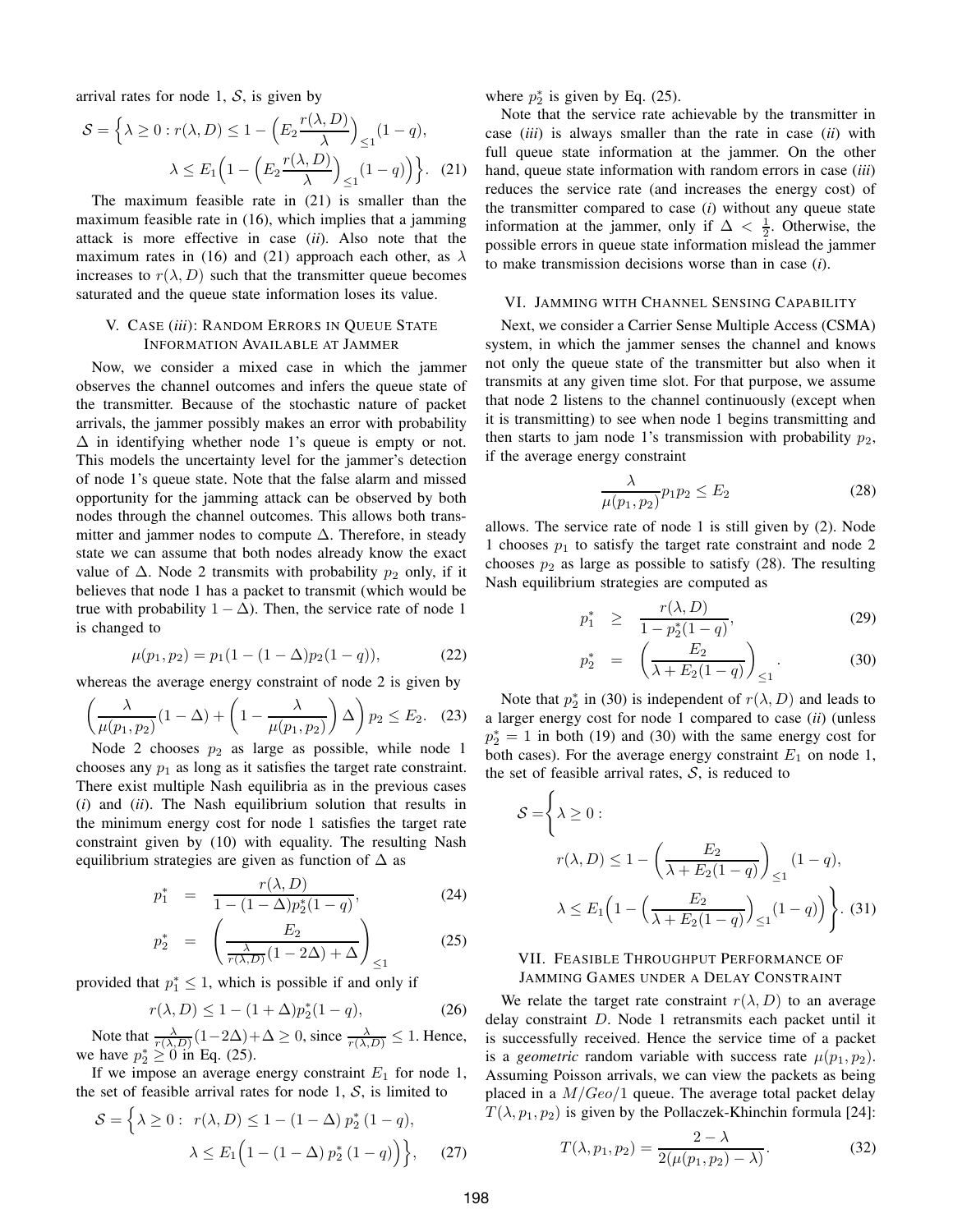The delay constraint  $T(\lambda, p_1, p_2) \leq D$  is equivalent to the service rate constraint  $\mu(p_1, p_2) \ge r(\lambda, D)$ , where

$$
r(\lambda, D) = \frac{(2D - 1)\lambda + 2}{2D}.
$$
 (33)

First, we evaluate the maximum feasible throughput rates given by (16) and (21) for both cases with and without queue state information at the jammer. Figure 3 shows the maximum feasible throughput rate as function of delay constraint D for different energy bounds  $E_1$  and  $E_2$ , where  $q = 0$ . Figure 4 shows the maximum feasible throughput rate as function of delay constraint  $D$  for different capture probabilities  $q$ , where  $E_1 = 0.75$  and  $E_2 = 0.25$ .



Fig. 3. The maximum feasible rate for a single transmitter-jammer pair with different energy bounds, where  $q = 0$ .



Fig. 4. The maximum feasible rate for a single transmitter-jammer pair with different capture probabilities, where  $E_1 = 0.75$  and  $E_2 = 0.25$ .

Our findings show that the transmitter increases its feasible throughput, when the queue state information is not available at the jammer. This throughput gain is especially large when the delay constraint  $D$ , capture probability  $q$  or jammer energy bound  $E_2$  is small. The maximum feasible throughput of

the transmitter increases with  $D$ ,  $q$ , and transmitter energy bound  $E_1$ , and it decreases with  $E_2$ . On the other hand, as D increases, the transmitter queue becomes backlogged and the queue state information at the jammer loses its effect on the jamming game.

lower bound on the feasible rates achievable by the transmitter. Next, we compare the jamming attacks for the cases with possible errors in queue state information and with channel sensing. The maximum feasible throughput rates given by (16), (21), (27) and (31) are illustrated in Figure 5 as function of D for  $E_1 = 0.75$ ,  $E_2 = 0.5$ , and  $q = 0$ . The feasible rates expand with the increasing error in queue state information. On the other hand, jamming with channel sensing provides a

We also compare in Figure 6 the equilibrium utility (average energy cost) of node 1 for  $E_1 = 1$ ,  $\lambda = 0.25$ ,  $D = 20$ , and  $q = 0$ . The results verify that the transmitter energy cost increases with the increasing level of information available at the jammer provided that the equilibrium solutions exist.



Fig. 5. The maximum feasible rate for a single transmitter-jammer pair with different models of traffic uncertainty, where  $E_1 = 0.75$ ,  $E_2 = 0.5$ , and  $q=0.$ 

#### VIII. JAMMING GAMES FOR AN ARBITRARY NUMBER TRANSMITTERS AND JAMMERS

1 the backlogged system. Then, the common service rate for We extend the model to  $n<sub>T</sub>$  selfish nodes transmitting at a single channel access point with  $n<sub>J</sub>$  jammers. We assume a *symmetric* system, in which transmitters and jammers have the common constraints of average energy costs  $E_T$  and  $E_J$ , respectively. The total arrival rate is  $\lambda$  and the arrival rate for each of  $n_T$  transmitters is  $\frac{\lambda}{n_T}$ . Each transmitter has the same target rate constraint  $r(\frac{\lambda}{n_T}, D)$ , which can be related to a delay parameter  $D$ . All transmitters and jammers have the common transmission probabilities  $p_T$  and  $p_J$ , respectively. Any packet transmission is successfully received with capture probability  $q_n$ , if n other nodes (transmitter or jammer) transmit at the same time. In this symmetric case, the maximum common stable throughput equals the common throughput of each transmitter queue is given by

$$
\mu(p_T, p_J) = p_T \,\tilde{p}(p_T, p_J),\tag{34}
$$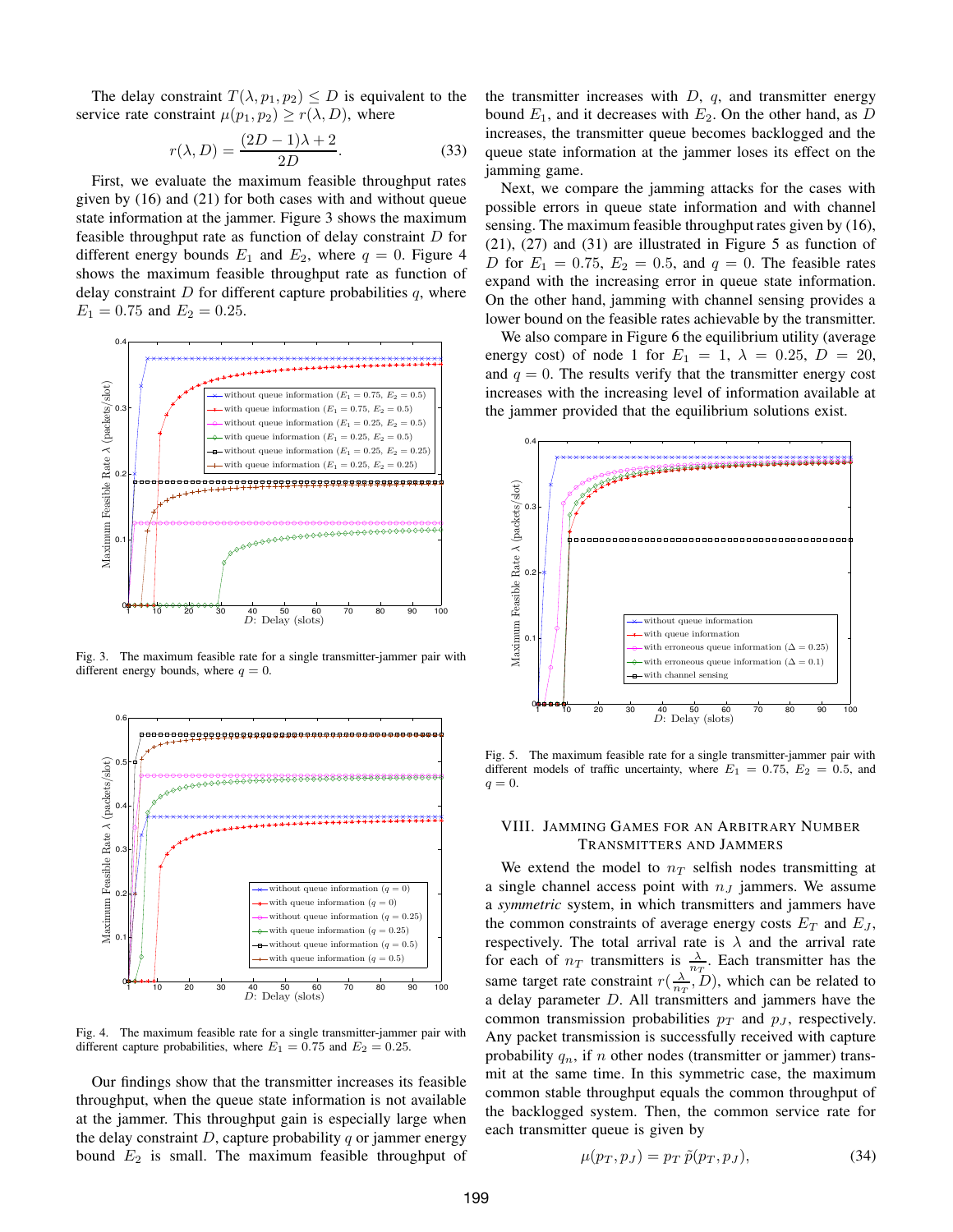

Fig. 6. The transmitter average energy cost for a single transmitter-jammer pair, where  $E_1 = 1$ ,  $\lambda = 0.25$ ,  $D = 20$ , and  $q = 0$ .

where

$$
\tilde{p}(p_T, p_J) = \sum_{i=0}^{n_T-1} \sum_{j=0}^{n_J} \binom{n_T-1}{i} \binom{n_J}{j}
$$
  
 
$$
\times q_{i+j}(p_T)^i (1-p_T)^{n_T-1-i} (p_J)^j (1-p_J)^{n_J-j} . (35)
$$

Each transmitter minimizes its own average energy cost  $\epsilon$  $\frac{\lambda}{\mu(p_T, p_J)} p_T$  while satisfying the target rate constraint

$$
\mu(p_T, p_J) \ge r\left(\frac{\lambda}{n_T}, D\right). \tag{36}
$$

If jammers do not have queue state information of transmitters, the symmetric equilibrium strategies are given by

$$
p_T^* \geq \frac{r\left(\frac{\lambda}{n_T}, D\right)}{\tilde{p}(p_T^*, p_J^*)},\tag{37}
$$

$$
p_J^* = E_J,\t\t(38)
$$

provided that  $r(\frac{\lambda}{n_T}, D) \leq p_T^* \tilde{p}(p_T^*, p_J^*)$  and  $E_J \leq 1$  such that  $p_T^* \leq 1$  and  $p_J^* \leq 1$ , respectively.

Otherwise, if jammers know whether the transmitter queues are all empty, or there is at least one packet to transmit, there exist again multiple symmetric Nash equilibria for transmitters. The best equilibrium strategies leading to the minimum energy cost for transmitters satisfy the target rate constraint (36) with equality. These symmetric equilibrium strategies are given by

$$
p_T^* = \frac{r\left(\frac{\lambda}{n_T}, D\right)}{\tilde{p}(p_T^*, p_J^*)},\tag{39}
$$

$$
p_J^* = \left(\frac{E_J n_T r\left(\frac{\lambda}{n_T}, D\right)}{\lambda}\right)_{\leq 1}.
$$
 (40)

From (37)-(40), the transmission probability of jammers increases compared to the case without queue state information. This reduces the maximum feasible throughput rates of transmitters (under the average energy constraint  $E_T$ ), as shown in Figure 7 for  $n_T = 1$ . Without queue state information, the feasible rates quickly converge to a constant,



Fig. 7. The maximum feasible rate for one transmitter and multiple jammers, where  $E_T = 0.1$ ,  $E_J = 0.1$ ,  $q_0 = 1$ , and  $q_n = 0$ ,  $n > 0$ .

as D increases, as shown in Figures 3 and 4 for  $n_T = n_J = 1$ .

#### IX. EXTENSION TO MULTIPLE SUBCHANNELS

We continue with one transmitter-jammer pair and extend the model to  $n$  independent subchannels from transmitter node 1 and jammer node 2 to a single channel access point. Node  $j = 1, 2$  transmits on subchannel  $i = 1, ..., n$  independently with probability  $p_{j,i}$ . We assume that each node (transmitter or jammer) can transmit over at most one subchannel in one time slot. Therefore,  $\sum_{i=1}^{n} p_{j,i} \leq 1$ . The total arrival rate at node 1 is  $\lambda$  and the delay constraint is D. Node 1 buffers all packets in a single queue and the service rate is given by

$$
\mu\left(\{p_{1,i}, p_{2,i}\}_{i=1}^n\right) = \sum_{i=1}^n p_{1,i} (1 - p_{2,i} (1 - q_i)),\tag{41}
$$

where  $q_i$  is the capture probability on subchannel i. Node 1 chooses  $p_{1,i} \in [0,1]$  to minimize the total energy cost subject to the target rate constraint  $r(\lambda, D)$ , namely solves

$$
\max_{\{p_{1,i}\}_{i=1}^n} \qquad u_1(\{p_{1,i}, p_{2,i}\}_{i=1}^n)
$$
\n
$$
:= -\frac{\lambda}{\mu(\{p_{1,i}, p_{2,i}\}_{i=1}^n)} \sum_{i=1}^n p_{1,i}
$$
\nsubject to\n
$$
\mu(\{p_{1,i}, p_{2,i}\}_{i=1}^n) \ge r(\lambda, D). \qquad (42)
$$

tion problem Without queue state information of node 1, node 2 maximizes the total energy cost of node 1 and solves the optimiza-

$$
\max_{\{p_{2,i}\}_{i=1}^n} \qquad u_2(\{p_{1,i}, p_{2,i}\}_{i=1}^n)
$$
\n
$$
:= \frac{\lambda}{\mu(\{p_{1,i}, p_{2,i}\}_{i=1}^n)} \sum_{i=1}^n p_{1,i}
$$
\nsubject to\n
$$
\sum_{i=1}^n p_{2,i} \le E_2.
$$
\n(43)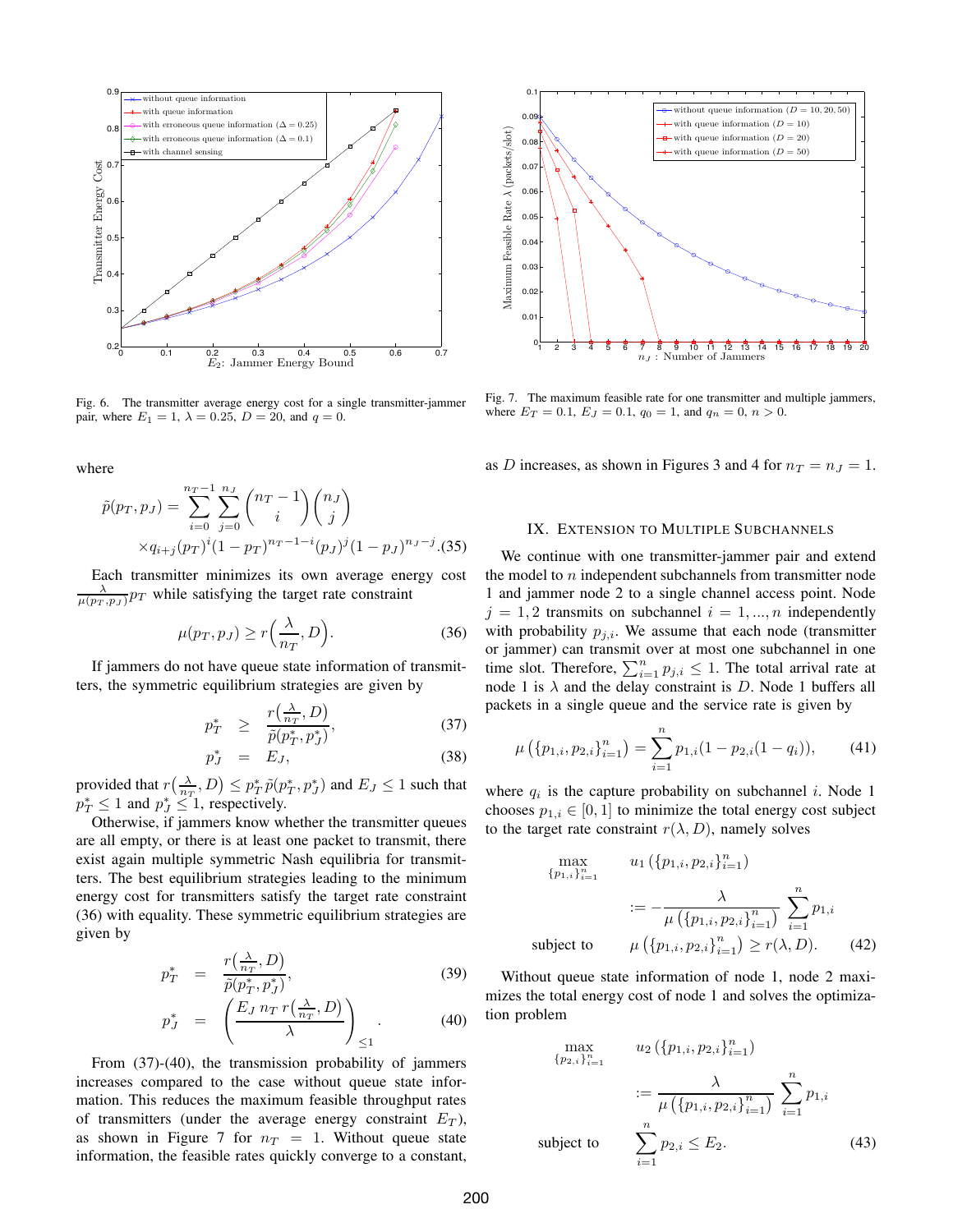In Nash equilibrium, both nodes 1 and 2 make each other indifferent to their actions. The transmission strategies  $p_{1,i}$  and  $p_{2,i}$  affect each other through the service rate formulation (41). In particular, if transmitter node 1 chooses  $\{p_{1,i}\}_{i=1}^n$  to satisfy  $p_{1,i}(1 - q_i) = c_1$  for all  $i = 1, ..., n$ , where  $c_1$  is a constant, then jammer node 2 cannot change (and further improve) its utility  $u_2\left(\{p_{1,i}, p_{2,i}\}_{i=1}^n\right)$  by changing its strategies  $\{p_{2,i}\}_{i=1}^n$ as long as these strategies satisfy the energy constraint with equality, i.e.,  $\sum_{i=1}^{n} p_{2,i} = E_2$ .

Similarly, if jammer node 2 chooses  $\{p_{2,i}\}_{i=1}^n$  to satisfy  $p_{2,i}(1 - q_i) = c_2$  for all  $i = 1, ..., n$ , where  $c_2$  is a constant, then also transmitter node 1 cannot improve its utility  $u_1$  ( $\{p_{1,i}, p_{2,i}\}_{i=1}^n$ ) by changing its strategies  $\{p_{1,i}\}_{i=1}^n$ as long as these strategies satisfy the target rate constraint, i.e.,  $\mu\left(\{p_{1,i}, p_{2,i}\}_{i=1}^n\right) \geq r(\lambda, D).$ 

As a result, the conditions for the existence of the Nash equilibrium strategies  $p_{j,i}^*$  for node j on subchannel i are

$$
p_{j,i}^*(1 - q_i) = c_j, \quad j = 1, 2, \ i = 1, ..., n.
$$
 (44)

Then, the Nash equilibrium solutions for  $i = 1, ..., n$  follow from  $(44)$  as

$$
p_{1,i}^* \geq \frac{r(\lambda, D)}{(1 - q_i) \left( \left( \sum_{i=1}^n \frac{1}{1 - q_i} \right) - E_2 \right)},
$$
 (45)

$$
p_{2,i}^* = \frac{E_2}{(1-q_i)\sum_{i=1}^n \frac{1}{1-q_i}}.\tag{46}
$$

 $\sum_{i=1}^{n} p_{1,i} \leq 1$ , i.e., only if Note that these equilibrium solutions are possible only if

$$
r(\lambda, D) \le \frac{\left(\sum_{i=1}^{n} \frac{1}{1 - q_i}\right) - E_2}{\sum_{i=1}^{n} \frac{1}{(1 - q_i)}}.
$$
 (47)

Next, we impose an energy constraint  $E_1$  on node 1:

$$
\frac{\lambda}{1 - \frac{E_2}{\sum_{i=1}^n \frac{1}{1 - q_i}}} \le E_1.
$$
\n(48)

Given constraints (47) and (48), the set of feasible arrival rates for node 1,  $S$ , is given by

$$
S = \left\{ \lambda \ge 0 : r(\lambda, D) \le \frac{\left(\sum_{i=1}^n \frac{1}{1-q_i}\right) - E_2}{\sum_{i=1}^n \frac{1}{(1-q_i)}}, \lambda \le E_1 \left(1 - \frac{E_2}{\sum_{i=1}^n \frac{1}{1-q_i}}\right) \right\}.
$$
 (49)

If we assume that the jammer knows whether the transmitter has a packet to transmit or not, the energy constraint for the optimization problem solved by the jammer is changed to

$$
\frac{\lambda}{\mu\left(\{p_{1,i}, p_{2,i}\}_{i=1}^n\right)} \sum_{i=1}^n p_{2,i} \le E_2,
$$
\n(50)

since the transmitter has a packet to transmit with probability  $\frac{\lambda}{r(\lambda,D)}$ . The structure of the equilibrium solutions remains the same as in (45) and (46) with  $E_2$  replaced with  $\min\left(E_2 \frac{r(\lambda,D)}{\lambda}\right)$  $\left(\frac{\lambda, D}{\lambda}, 1\right)$ , and again there exist multiple Nash equilibria. The equilibrium strategies of node 1 that minimize the energy cost of the transmitter satisfy the target rate constraint

with equality, i.e.,  $\mu\left(\left\{p_{1,i}, p_{2,i}\right\}_{i=1}^n\right) = r(\lambda, D)$ . These Nash equilibrium solutions are given by

$$
p_{1,i} = \frac{r(\lambda, D)}{(1 - q_i) \left( \left( \sum_{i=1}^n \frac{1}{1 - q_i} \right) - \min \left( E_2 \frac{r(\lambda, D)}{\lambda}, 1 \right) \right)}, \quad (51)
$$

$$
\min \left( E_2 \frac{r(\lambda, D)}{\lambda}, 1 \right) \tag{52}
$$

$$
p_{2,i} = \frac{2 \lambda}{(1 - q_i) \sum_{i=1}^{n} \frac{1}{1 - q_i}}.
$$
\n(52)

For the two cases with and without queue state information at the jammer, the maximum feasible throughput rates are evaluated in Figure 8 as function of the number of subchannels for different capture probabilities and for different energy costs of the transmitter and the jammer, where  $D = 10$ .



Fig. 8. The maximum feasible rate as function of the number of subchannels, where  $D = 10$ .

As the number of subchannels,  $n$ , increases, the performance gap between the two cases with and without queue state information at the jammer decreases. The reason is that with increasing  $n$  there are more possibilities for the transmitter to avoid jamming. Therefore, random hopping among an increasing number of channels provides an additional defense mechanism against the denial of service attacks and this reduces the effect of queue state information at the jammer on the throughput performance of the transmitter.

#### X. JAMMING AT MULTIPLE CHANNEL ACCESS POINTS

1 each with an independent channel from transmitter node 1 and jammer node 2, as shown in Figure 9. Node 1 randomly transmits over each of  $n$  channels simultaneously and node 2 attempts to jam the transmissions on each channel subject to Next, we extend the model to  $n$  channel access points, its average cost constraint over all channels.

The packet traffic of node 1 is split to the individual channels and the packets to be transmitted on each channel  $i \in \{1, ..., n\}$  are buffered in a separate queue with average packet delay constraint  $D_i$ , service rate  $\mu_i$ , and arrival rate  $\lambda_i$ such that

$$
\sum_{i=1}^{n} \lambda_i = \lambda. \tag{53}
$$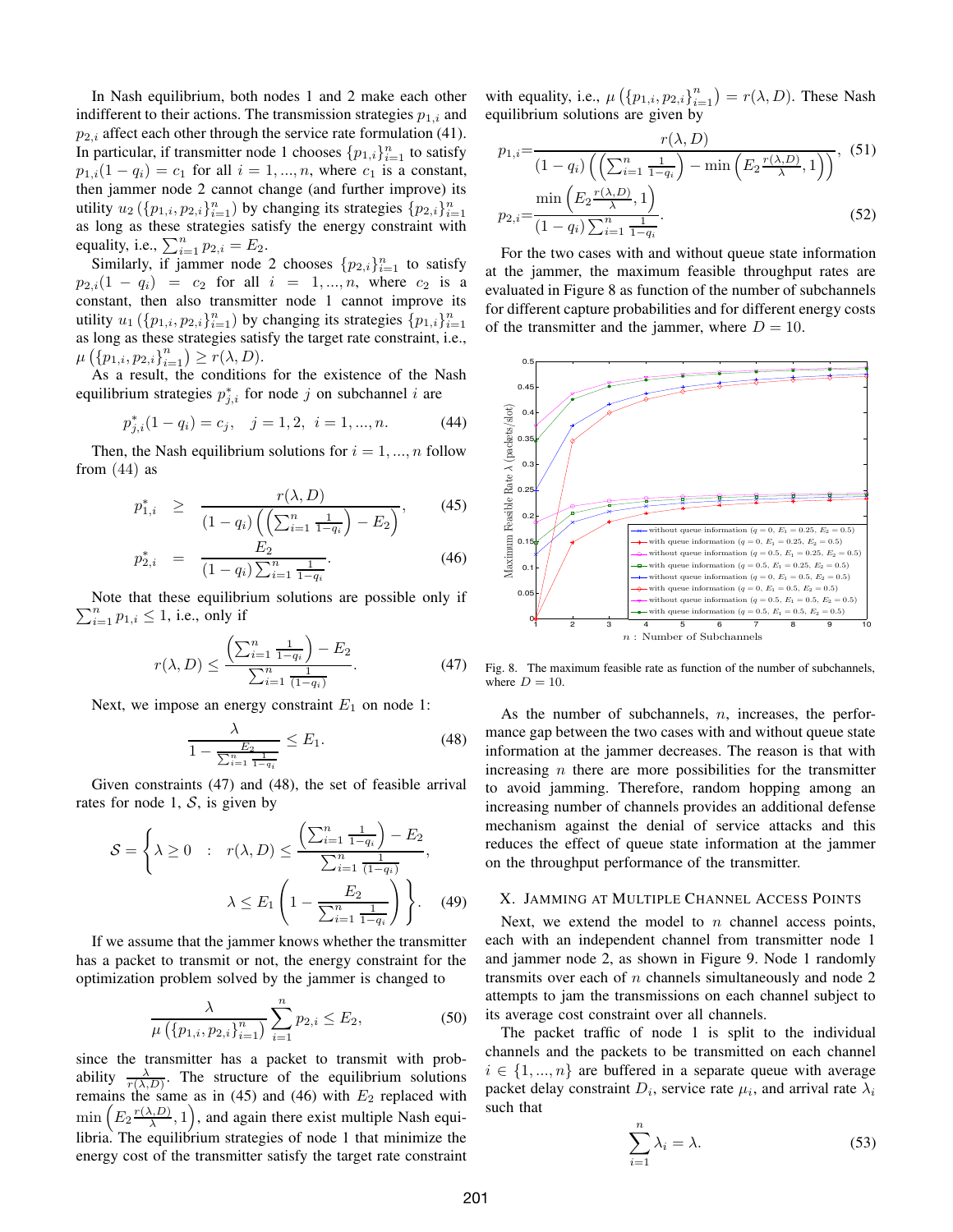

Fig. 9. Multiple channel access points with one transmitter and one jammer.

We assume fixed traffic rates  $\{\lambda_i\}_{i=1}^n$  and delay requirements  $\{D_i\}_{i=1}^n$  such that the target service rate on channel i is  $r_i(\lambda_i, D_i)$ . Different delay and target rate conditions reflect the general heterogeneous case in which each packet stream addressed to a different channel access point is subject to a different Quality of Service requirement.

Node  $j = 1, 2$  transmits on channel  $i = 1, ..., n$  independently with probability  $p_{j,i}$  and the service rate is

$$
\mu_i(p_{1,i}, p_{2,i}) = p_{1,i}(1 - (1 - q_i)p_{2,i}), \tag{54}
$$

where  $q_i$  is the capture probability of channel i. Node 1 chooses  $p_{1,i} \in [0,1]$  to minimize the total energy cost subject to the target rate constraint on each channel, namely solves the optimization problem

$$
\max_{\{p_{1,i}\}_{i=1}^n \in [0,1]^n} u_1(\{p_{1,i}, p_{2,i}\}_{i=1}^n)
$$
  

$$
:= -\sum_{i=1}^n \frac{\lambda_i}{\mu_i(p_{1,i}, p_{2,i})} p_{1,i}
$$
  
subject to  $\mu(p_{1,i}, p_{2,i}) \ge r_i(\lambda_i, D_i), i = 1, ..., n.(55)$ 

Without queue state information for node 1, node 2 solves the optimization problem

$$
\max_{\{p_{2,i}\}_{i=1}^n \in [0,1]^n} \qquad u_2(\{p_{1,i}, p_{2,i}\}_{i=1}^n) \\
:= \sum_{i=1}^n \frac{\lambda_i}{\mu_i(p_{1,i}, p_{2,i})} p_{1,i} \\
 \text{subject to} \qquad \sum_{i=1}^n p_{2,i} \le E_2. \tag{56}
$$

For  $E_2 \leq 1$ , the jammer transmits only on one channel and the equilibrium strategies are given by

$$
p_{2,i^*}^* = E_2
$$
  
for  $i^* = \arg \max_{i=1,...,n} \left( \frac{1}{1 - E_2(1 - q_i)} - 1 \right) \lambda_i$ . (57)

If  $i^*$  is not unique, the jammer arbitrarily chooses one channel from  $i^*$  and transmits with probability  $E_2$  on that channel.

For  $E_2 > 1$ , node 2 transmits on multiple channels  $i_k^*$ ,  $k =$ 1, ...,  $[E_2]$ , with non-zero transmission probabilities  $p_{2,i_k^*}$ . We iteratively specify the equilibrium strategies  $p_{2,i_k}^*$  as follows:

$$
p_{2,i_k^*}^* = (E_{2,k})_{\leq 1}
$$
  
for  $i_k^*$  = arg max  $\left(\frac{1}{1 - (E_{2,k})_{\leq 1} (1 - q_i)} - 1\right) \lambda_i$ ,  
 $k = 1, ..., [E_2]$ , (58)

where

$$
S_{k+1} = S_k - \{i_k^*\}\tag{59}
$$

is the set of the remaining channels after selecting the first  $k$ channels to jam, and

$$
E_{2,k+1} = E_{2,k} - p_{2,i_k^*}^* \tag{60}
$$

is the energy budget left after jamming  $k$  channels. The initial set is  $S_1 = \{1, ..., n\}$  with  $E_{2,1} = E_2$ .

If  $i_k^*$  is not unique, node 2 jams only one channel from  $i_k^*$ , which is subsequently removed from  $S_k$  to form  $S_{k+1}$ . For the equilibrium strategies  $p_{2,i}^*$  of the jammer, node 1 chooses its transmission probability  $p_{1,i}$  to satisfy the rate constraint

$$
\mu_i(p_{1,i}, p_{2,i}^*) \ge r_i(\lambda_i, D_i). \tag{61}
$$

If the jammer knows the queue state for packets to be transmitted on each channel, the optimization problem solved by node 2 is changed to

$$
\max_{\{p_{2,i}\}_{i=1}^n} \sum_{i=1}^n \frac{\lambda_i}{\mu_i(p_{1,i}, p_{2,i})} p_{1,i}
$$
\nsubject to\n
$$
\sum_{i=1}^n \frac{\lambda_i}{r_i(\lambda_i, D_i)} p_{2,i} \le E_2.
$$
\n(62)

Node 2 transmits on possibly multiple channels  $i_k^*$ ,  $k =$ 1, ...,  $[E_2]$ , with non-zero transmission probabilities  $p_{2,i_k^*}$ . The equilibrium strategies  $p_{2,i_k^*}^*$  are iteratively specified as follows:

$$
p_{2,i_k^*}^* = \left(\frac{E_{2,k}r_k(\lambda_k, D_k)}{\lambda_k}\right)_{\leq 1}
$$
  

$$
i_k^* = \underset{i \in S_k}{\arg \max} \left(\frac{1}{1 - \left(\frac{E_{2,k}r_k(\lambda_k, D_k)}{\lambda_k}\right)_{\leq 1} (1 - q_i)} - 1\right) \lambda_i, \text{ (63)}
$$

where  $S_k$  is defined as before in (59) and  $E_{2,k}$  is given by

$$
E_{2,k+1} = E_{2,k} - \frac{\lambda_k}{r_k(\lambda_k, D_k)} p_{2,i_k^*}^*.
$$
 (64)

Any set of transmission probabilities  $\{p_{1,i}\}_{i=1}^n$  satisfying the target rate constraint (61) for each channel constitutes a Nash equilibrium. To achieve the smallest energy cost, node 1 chooses the transmission probability  $p_{1,i}$  to satisfy the rate constraint with equality, namely

$$
\mu_i(p_{1,i}, p_{2,i}^*) = r_i(\lambda_i, D_i)
$$
\n(65)

If the jammer does not know  $\{\lambda_i\}_{i=1}^n$  and  $\{q_i\}_{i=1}^n$ , it could only spread its transmission probabilities  $\{p_{2,i}\}_{i=1}^n$  uniformly over all channels. However, this random strategy cannot maximize the jammer's utility because of the uncertainty on the heterogeneous traffic and channel conditions.